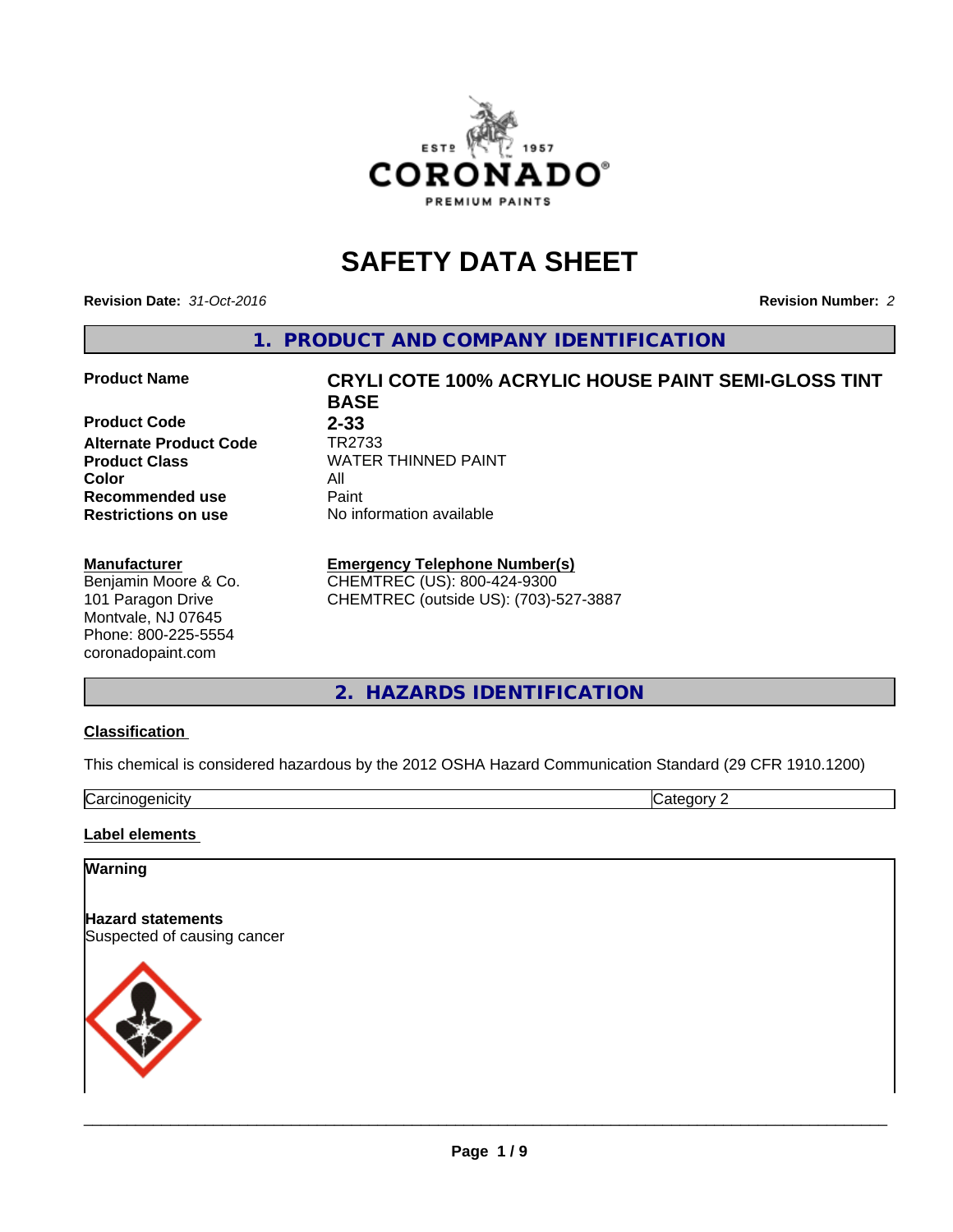**Appearance** liquid **Odor 11 Odor 11 Odor 11 Odor 11 Odor 11 Odor 11 Odor 11 Odor 11 Odor 11 Odor 11 Odor 11 Odor 11 Odor 11 Odor 11 Odor 11 Odor 11 Odor 11 Odor 11**

#### **Precautionary Statements - Prevention**

Obtain special instructions before use Do not handle until all safety precautions have been read and understood Use personal protective equipment as required

### **Precautionary Statements - Response**

If exposed or concerned get medical attention

#### **Precautionary Statements - Storage**

Store locked up

#### **Precautionary Statements - Disposal**

Dispose of contents/container to an approved waste disposal plant

#### **Hazards not otherwise classified (HNOC)**

Not Applicable

#### **Other information**

No information available

## **3. COMPOSITION INFORMATION ON COMPONENTS**

\_\_\_\_\_\_\_\_\_\_\_\_\_\_\_\_\_\_\_\_\_\_\_\_\_\_\_\_\_\_\_\_\_\_\_\_\_\_\_\_\_\_\_\_\_\_\_\_\_\_\_\_\_\_\_\_\_\_\_\_\_\_\_\_\_\_\_\_\_\_\_\_\_\_\_\_\_\_\_\_\_\_\_\_\_\_\_\_\_\_\_\_\_

| <b>Chemical Name</b>                                                         | <b>CAS-No</b> | Weight % (max) |
|------------------------------------------------------------------------------|---------------|----------------|
| Titanium dioxide                                                             | 13463-67-7    |                |
| Kaolin                                                                       | 1332-58-7     | 10             |
| Propanoic acid, 2-methyl-, monoester with<br>2,2,4-trimethyl-1,3-pentanediol | 25265-77-4    |                |
| Urea, N-(3,4-dichlorophenyl)-N,N-dimethyl-                                   | 330-54-1      | U.5            |
| Sodium C14-C16 olefin sulfonate                                              | 68439-57-6    |                |

|                                                  | 4. FIRST AID MEASURES                                                                              |
|--------------------------------------------------|----------------------------------------------------------------------------------------------------|
| <b>General Advice</b>                            | No hazards which require special first aid measures.                                               |
| <b>Eye Contact</b>                               | Rinse thoroughly with plenty of water for at least 15 minutes and consult a<br>physician.          |
| <b>Skin Contact</b>                              | Wash off immediately with soap and plenty of water removing all contaminated<br>clothes and shoes. |
| <b>Inhalation</b>                                | Move to fresh air. If symptoms persist, call a physician.                                          |
| Ingestion                                        | Clean mouth with water and afterwards drink plenty of water. Consult a physician<br>if necessary.  |
| <b>Most Important</b><br><b>Symptoms/Effects</b> | None known.                                                                                        |
| <b>Notes To Physician</b>                        | Treat symptomatically.                                                                             |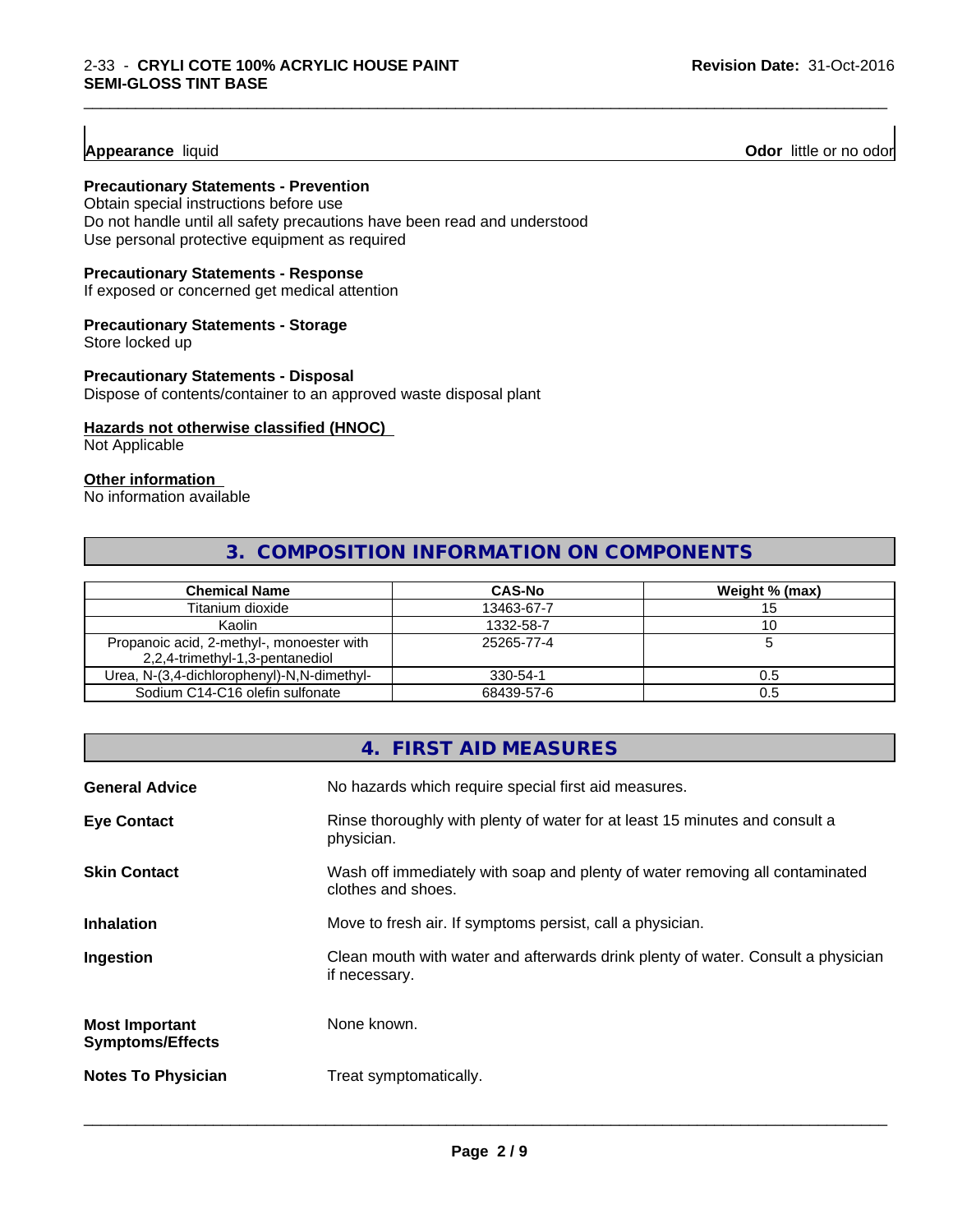## **5. FIRE-FIGHTING MEASURES**

\_\_\_\_\_\_\_\_\_\_\_\_\_\_\_\_\_\_\_\_\_\_\_\_\_\_\_\_\_\_\_\_\_\_\_\_\_\_\_\_\_\_\_\_\_\_\_\_\_\_\_\_\_\_\_\_\_\_\_\_\_\_\_\_\_\_\_\_\_\_\_\_\_\_\_\_\_\_\_\_\_\_\_\_\_\_\_\_\_\_\_\_\_

| <b>Suitable Extinguishing Media</b>                                                          | Use extinguishing measures that are appropriate to local<br>circumstances and the surrounding environment.                                   |
|----------------------------------------------------------------------------------------------|----------------------------------------------------------------------------------------------------------------------------------------------|
| <b>Protective Equipment And Precautions For</b><br><b>Firefighters</b>                       | As in any fire, wear self-contained breathing apparatus<br>pressure-demand, MSHA/NIOSH (approved or equivalent)<br>and full protective gear. |
| <b>Specific Hazards Arising From The Chemical</b>                                            | Closed containers may rupture if exposed to fire or<br>extreme heat.                                                                         |
| <b>Sensitivity To Mechanical Impact</b>                                                      | No.                                                                                                                                          |
| <b>Sensitivity To Static Discharge</b>                                                       | No.                                                                                                                                          |
| <b>Flash Point Data</b><br>Flash Point (°F)<br>Flash Point (°C)<br><b>Flash Point Method</b> | Not applicable<br>Not applicable<br>Not applicable                                                                                           |
| <b>Flammability Limits In Air</b>                                                            |                                                                                                                                              |
| <b>Lower Explosion Limit</b><br><b>Upper Explosion Limit</b>                                 | Not applicable<br>Not applicable                                                                                                             |
| Health: 1<br><b>NFPA</b><br>Flammability: 1                                                  | <b>Instability: 0</b><br><b>Special: Not Applicable</b>                                                                                      |
| <b>NFPA Legend</b><br>0 - Not Hazardous<br>1 - Slightly                                      |                                                                                                                                              |

- Slightly
- 2 Moderate
- 3 High
- 4 Severe

*The ratings assigned are only suggested ratings, the contractor/employer has ultimate responsibilities for NFPA ratings where this system is used.*

*Additional information regarding the NFPA rating system is available from the National Fire Protection Agency (NFPA) at www.nfpa.org.*

### **6. ACCIDENTAL RELEASE MEASURES**

| <b>Personal Precautions</b>      | Avoid contact with skin, eyes and clothing. Ensure adequate ventilation.                             |
|----------------------------------|------------------------------------------------------------------------------------------------------|
| <b>Other Information</b>         | Prevent further leakage or spillage if safe to do so.                                                |
| <b>Environmental Precautions</b> | See Section 12 for additional Ecological Information.                                                |
| <b>Methods For Clean-Up</b>      | Soak up with inert absorbent material. Sweep up and shovel into suitable<br>containers for disposal. |
|                                  | 7. HANDLING AND STORAGE                                                                              |
|                                  |                                                                                                      |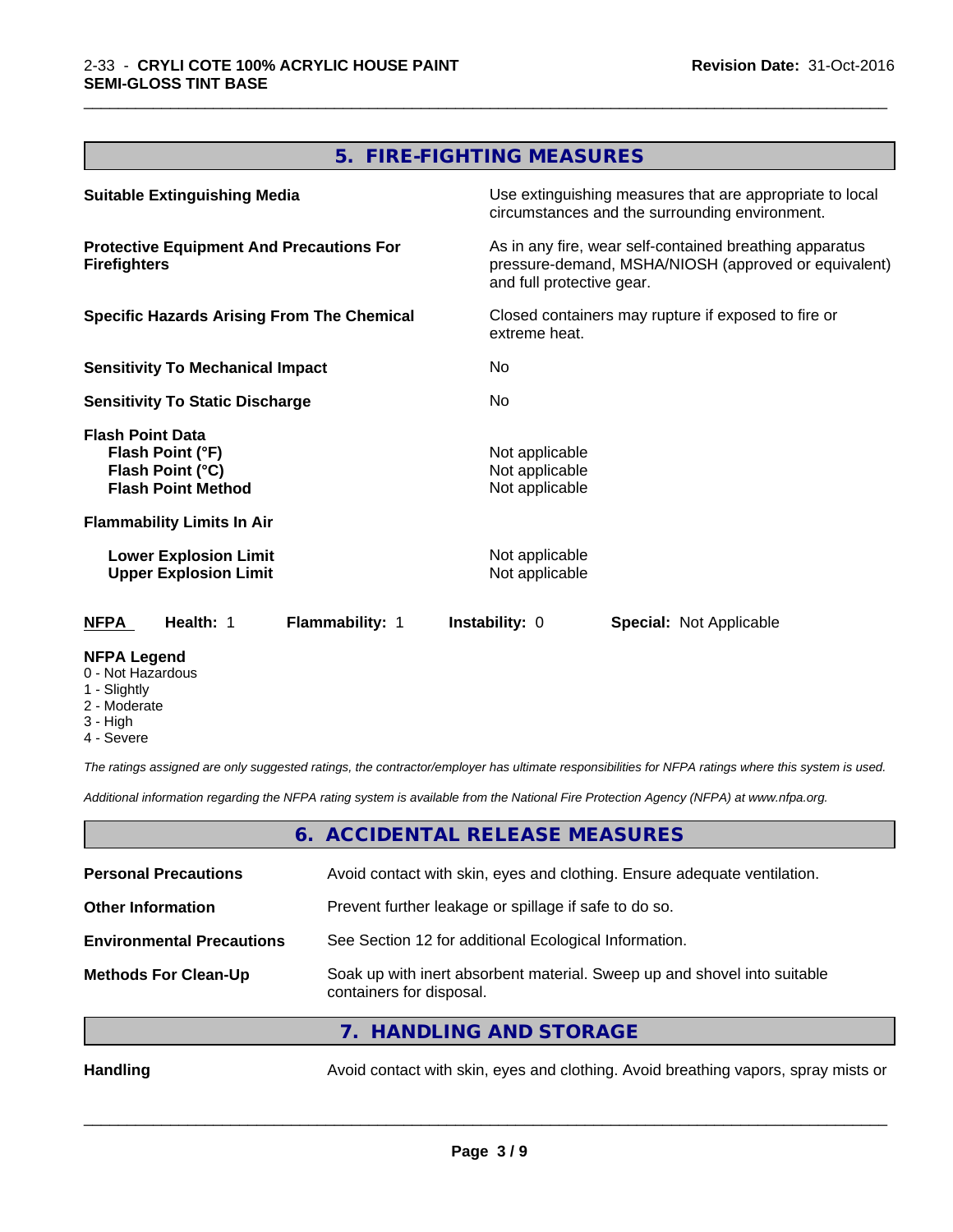sanding dust. In case of insufficient ventilation, wear suitable respiratory equipment.

\_\_\_\_\_\_\_\_\_\_\_\_\_\_\_\_\_\_\_\_\_\_\_\_\_\_\_\_\_\_\_\_\_\_\_\_\_\_\_\_\_\_\_\_\_\_\_\_\_\_\_\_\_\_\_\_\_\_\_\_\_\_\_\_\_\_\_\_\_\_\_\_\_\_\_\_\_\_\_\_\_\_\_\_\_\_\_\_\_\_\_\_\_

#### **Storage** Keep container tightly closed. Keep out of the reach of children.

**Incompatible Materials** No information available

## **8. EXPOSURE CONTROLS / PERSONAL PROTECTION**

#### **Exposure Limits**

| <b>Chemical Name</b>                       | <b>ACGIH</b>              | <b>OSHA</b>              |
|--------------------------------------------|---------------------------|--------------------------|
| Titanium dioxide                           | 10 mg/m $3$ - TWA         | 15 mg/m $3$ - TWA        |
| Kaolin                                     | 2 mg/m <sup>3</sup> - TWA | 15 mg/m $3$ - TWA        |
|                                            |                           | $5 \text{ ma/m}^3$ - TWA |
| Urea, N-(3,4-dichlorophenyl)-N,N-dimethyl- | 10 mg/m $3$ - TWA         | N/E                      |

#### **Legend**

ACGIH - American Conference of Governmental Industrial Hygienists Exposure Limits OSHA - Occupational Safety & Health Administration Exposure Limits N/E - Not Established

**Engineering Measures** Ensure adequate ventilation, especially in confined areas.

## **Personal Protective Equipment**

| <b>Eye/Face Protection</b>    | Safety glasses with side-shields.                                        |
|-------------------------------|--------------------------------------------------------------------------|
| <b>Skin Protection</b>        | Protective gloves and impervious clothing.                               |
| <b>Respiratory Protection</b> | In case of insufficient ventilation wear suitable respiratory equipment. |
| Hydiano Moscuros              | Avoid contact with skip eves and clothing. Remove and wash contaminated  |

**Hygiene Measures** Avoid contact with skin, eyes and clothing. Remove and wash contaminated clothing before re-use. Wash thoroughly after handling.

### **9. PHYSICAL AND CHEMICAL PROPERTIES**

| Appearance<br>Odor<br><b>Odor Threshold</b><br>Density (Ibs/gal)<br><b>Specific Gravity</b><br>рH<br><b>Viscosity (cps)</b><br><b>Solubility</b><br><b>Water Solubility</b><br><b>Evaporation Rate</b><br><b>Vapor Pressure</b><br><b>Vapor Density</b><br>Wt. % Solids<br>Vol. % Solids<br>Wt. % Volatiles<br>Vol. % Volatiles<br><b>VOC Regulatory Limit (g/L)</b><br><b>Boiling Point (°F)</b> | liquid<br>little or no odor<br>No information available<br>$10.0 - 10.4$<br>1.19 - 1.24<br>No information available<br>No information available<br>No information available<br>No information available<br>No information available<br>No information available<br>No information available<br>$40 - 50$<br>$30 - 40$<br>$50 - 60$<br>$60 - 70$<br>~100<br>212 |
|---------------------------------------------------------------------------------------------------------------------------------------------------------------------------------------------------------------------------------------------------------------------------------------------------------------------------------------------------------------------------------------------------|----------------------------------------------------------------------------------------------------------------------------------------------------------------------------------------------------------------------------------------------------------------------------------------------------------------------------------------------------------------|
| <b>Boiling Point (°C)</b>                                                                                                                                                                                                                                                                                                                                                                         | 100                                                                                                                                                                                                                                                                                                                                                            |
|                                                                                                                                                                                                                                                                                                                                                                                                   |                                                                                                                                                                                                                                                                                                                                                                |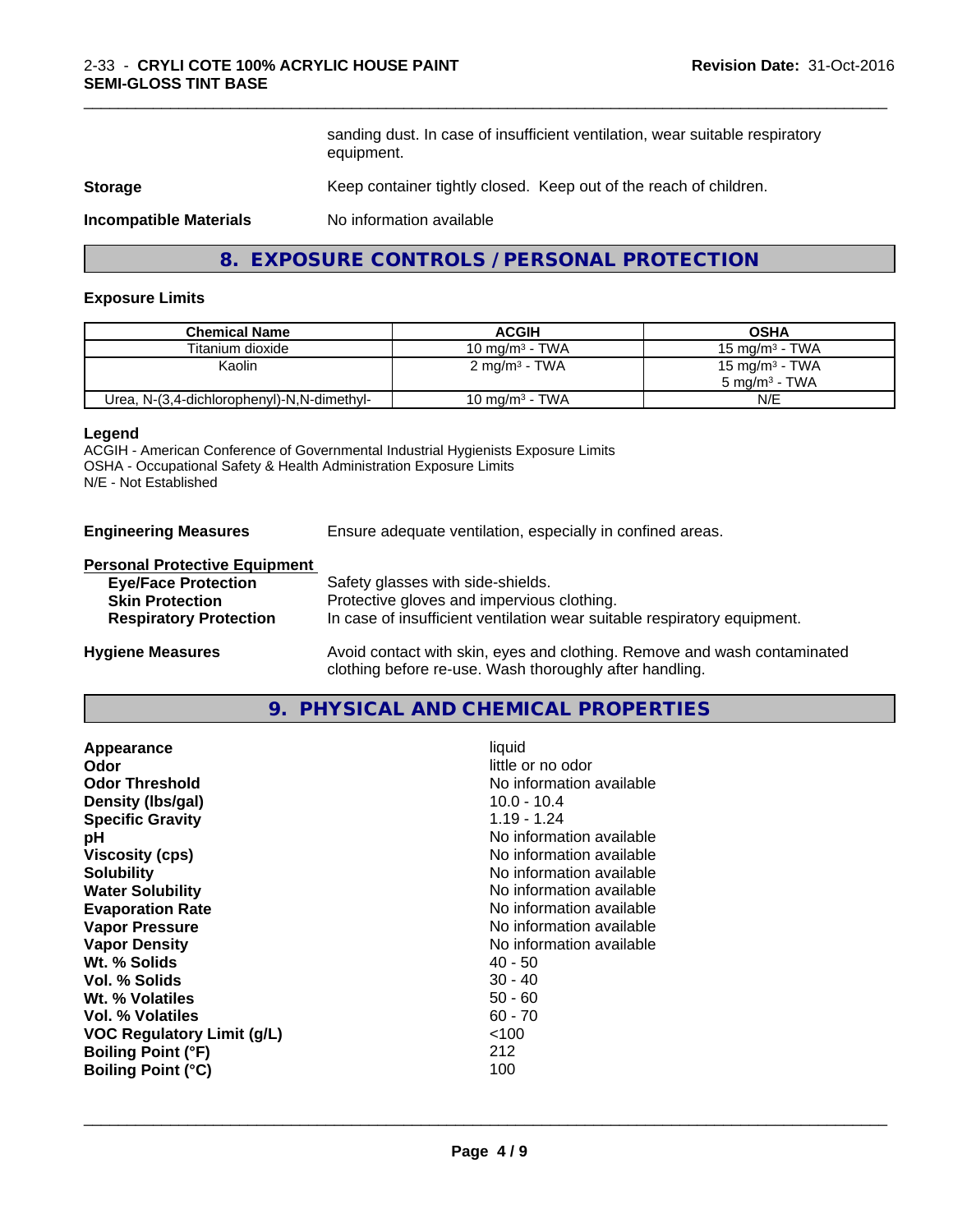#### 2-33 - **CRYLI COTE 100% ACRYLIC HOUSE PAINT SEMI-GLOSS TINT BASE**

**Freezing Point (°F)** 32 **Freezing Point (°C)** 0 **Flash Point (°F)**<br> **Flash Point (°C)**<br> **Flash Point (°C)**<br> **Point (°C)**<br> **Point (°C)**<br> **Point (°C)**<br> **Point (°C)**<br> **Point (°C) Flash Point (°C)**<br> **Flash Point Method**<br> **Flash Point Method**<br> **CO Flash Point Method**<br> **Flammability (solid, gas)**<br>
Not applicable<br>
Not applicable **Flammability (solid, gas)**<br> **Contrary Controller Upper Explosion Limit Algebra 2018** Not applicable **Upper Explosion Limit**<br> **Lower Explosion Limit**<br> **Lower Explosion Limit Lower Explosion Limit**<br> **Autoignition Temperature (°F)**<br> **Autoignition Temperature (°F)**<br> **Autoignition Temperature (°F) Autoignition Temperature (°F)**<br> **Autoignition Temperature (°C)** No information available **Autoignition Temperature (°C) Decomposition Temperature (°F)** No information available **Decomposition Temperature (°C)** No information available **Partition Coefficient (n-octanol/water)** No information available

\_\_\_\_\_\_\_\_\_\_\_\_\_\_\_\_\_\_\_\_\_\_\_\_\_\_\_\_\_\_\_\_\_\_\_\_\_\_\_\_\_\_\_\_\_\_\_\_\_\_\_\_\_\_\_\_\_\_\_\_\_\_\_\_\_\_\_\_\_\_\_\_\_\_\_\_\_\_\_\_\_\_\_\_\_\_\_\_\_\_\_\_\_

## **10. STABILITY AND REACTIVITY**

| <b>Reactivity</b>                         | Not Applicable                           |
|-------------------------------------------|------------------------------------------|
| <b>Chemical Stability</b>                 | Stable under normal conditions.          |
| <b>Conditions To Avoid</b>                | Prevent from freezing.                   |
| <b>Incompatible Materials</b>             | No materials to be especially mentioned. |
| <b>Hazardous Decomposition Products</b>   | None under normal use.                   |
| <b>Possibility Of Hazardous Reactions</b> | None under normal conditions of use.     |

## **11. TOXICOLOGICAL INFORMATION**

| <b>Product Information</b>                                                                                                                        |                                                                                                                                                                                                                                                                                                                                                                        |
|---------------------------------------------------------------------------------------------------------------------------------------------------|------------------------------------------------------------------------------------------------------------------------------------------------------------------------------------------------------------------------------------------------------------------------------------------------------------------------------------------------------------------------|
| Information on likely routes of exposure                                                                                                          |                                                                                                                                                                                                                                                                                                                                                                        |
| <b>Principal Routes of Exposure</b>                                                                                                               | Eye contact, skin contact and inhalation.                                                                                                                                                                                                                                                                                                                              |
| <b>Acute Toxicity</b>                                                                                                                             |                                                                                                                                                                                                                                                                                                                                                                        |
| <b>Product Information</b>                                                                                                                        | No information available                                                                                                                                                                                                                                                                                                                                               |
| Information on toxicological effects                                                                                                              |                                                                                                                                                                                                                                                                                                                                                                        |
| <b>Symptoms</b>                                                                                                                                   | No information available                                                                                                                                                                                                                                                                                                                                               |
|                                                                                                                                                   | Delayed and immediate effects as well as chronic effects from short and long-term exposure                                                                                                                                                                                                                                                                             |
| Eye contact<br><b>Skin contact</b><br><b>Inhalation</b><br>Ingestion<br>Sensitization:<br><b>Neurological Effects</b><br><b>Mutagenic Effects</b> | May cause slight irritation.<br>Substance may cause slight skin irritation. Prolonged or repeated contact may dry<br>skin and cause irritation.<br>May cause irritation of respiratory tract.<br>Ingestion may cause gastrointestinal irritation, nausea, vomiting and diarrhea.<br>No information available<br>No information available.<br>No information available. |
|                                                                                                                                                   |                                                                                                                                                                                                                                                                                                                                                                        |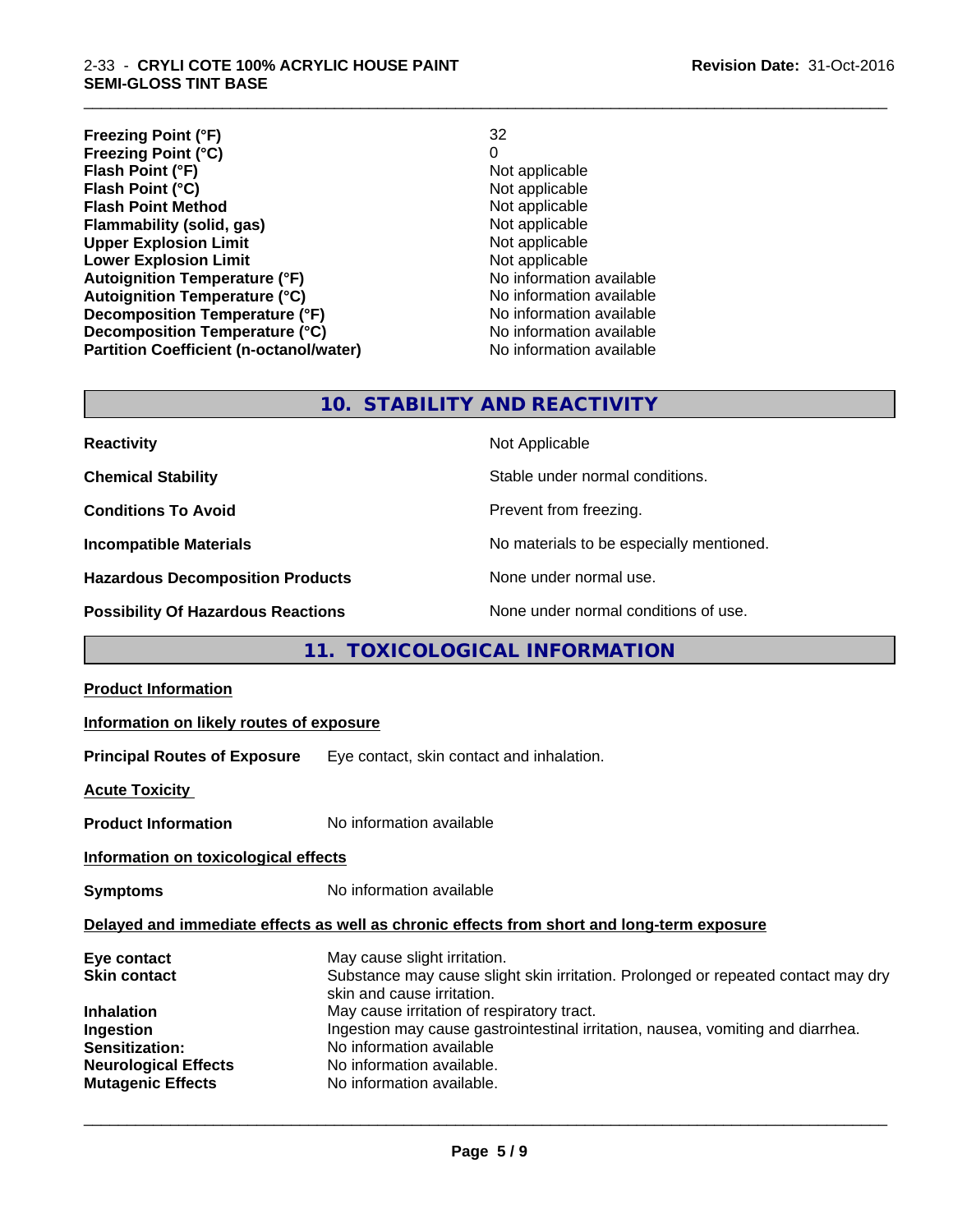| <b>Reproductive Effects</b>     | No information available. |
|---------------------------------|---------------------------|
| <b>Developmental Effects</b>    | No information available. |
| <b>Target Organ Effects</b>     | No information available. |
| <b>STOT - single exposure</b>   | No information available. |
| <b>STOT - repeated exposure</b> | No information available. |
| Other adverse effects           | No information available. |
| <b>Aspiration Hazard</b>        | No information available  |

#### **Numerical measures of toxicity**

#### **The following values are calculated based on chapter 3.1 of the GHS document**

| <b>ATEmix (oral)</b> | 56051 mg/kg  |
|----------------------|--------------|
| ATEmix (dermal)      | 693259 mg/kg |

#### **Component**

Titanium dioxide LD50 Oral: > 10000 mg/kg (Rat) Kaolin LD50 Oral: > 5000 mg/kg (Rat) Urea, N-(3,4-dichlorophenyl)-N,N-dimethyl- LD50 Oral: 1017 mg/kg (Rat) LD50 Dermal: > 5000 mg/kg (Rat)

#### **Carcinogenicity**

*The information below indicateswhether each agency has listed any ingredient as a carcinogen:.*

| <b>Chemical Name</b> | <b>IARC</b>          | <b>NTP</b> | <b>OSHA</b><br><b>Carcinogen</b> |
|----------------------|----------------------|------------|----------------------------------|
|                      | Possible Human<br>2B |            | Listed                           |
| Titanium<br>dioxide  | Carcinogen           |            |                                  |

\_\_\_\_\_\_\_\_\_\_\_\_\_\_\_\_\_\_\_\_\_\_\_\_\_\_\_\_\_\_\_\_\_\_\_\_\_\_\_\_\_\_\_\_\_\_\_\_\_\_\_\_\_\_\_\_\_\_\_\_\_\_\_\_\_\_\_\_\_\_\_\_\_\_\_\_\_\_\_\_\_\_\_\_\_\_\_\_\_\_\_\_\_

• Although IARC has classified titanium dioxide as possibly carcinogenic to humans (2B), their summary concludes: "No significant exposure to titanium dioxide is thought to occur during the use of products in which titanium dioxide is bound to other materials, such as paint."

#### **Legend**

IARC - International Agency for Research on Cancer NTP - National Toxicity Program OSHA - Occupational Safety & Health Administration

**12. ECOLOGICAL INFORMATION**

## **Ecotoxicity Effects**

The environmental impact of this product has not been fully investigated.

### **Product Information**

#### **Acute Toxicity to Fish**

No information available

#### **Acute Toxicity to Aquatic Invertebrates**

No information available

#### **Acute Toxicity to Aquatic Plants**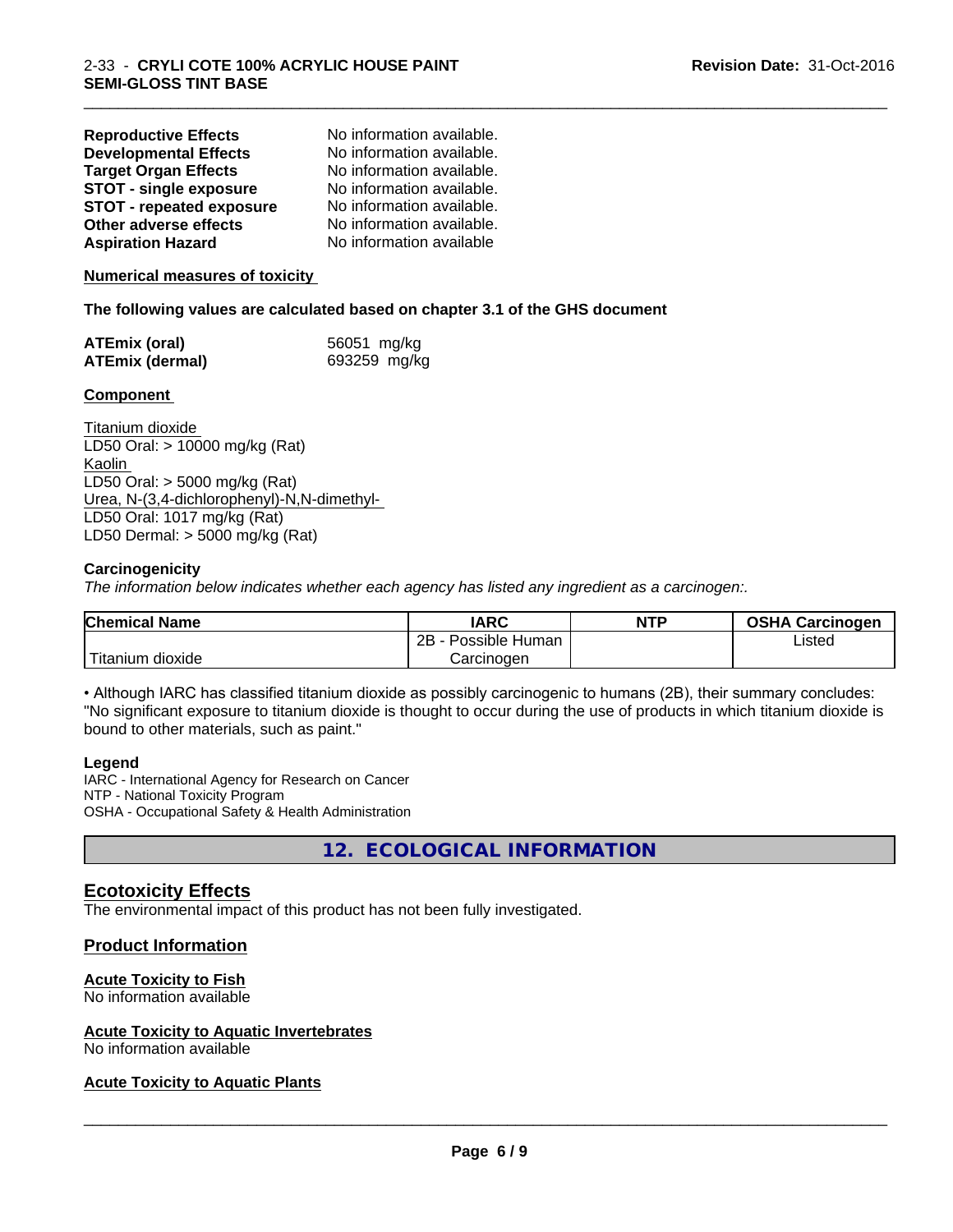#### No information available

#### **Persistence / Degradability**

No information available.

## **Bioaccumulation / Accumulation**

No information available.

#### **Mobility in Environmental Media**

No information available.

**Ozone** No information available

#### **Component**

#### **Acute Toxicity to Fish**

Titanium dioxide  $LC50:$  > 1000 mg/L (Fathead Minnow - 96 hr.) Urea, N-(3,4-dichlorophenyl)-N,N-dimethyl- LC50: 3.5 mg/L (Rainbow Trout - 96 hr.)

## **Acute Toxicity to Aquatic Invertebrates**

No information available

#### **Acute Toxicity to Aquatic Plants**

No information available

|                                  | 13. DISPOSAL CONSIDERATIONS                                                                                                                                                                                               |  |
|----------------------------------|---------------------------------------------------------------------------------------------------------------------------------------------------------------------------------------------------------------------------|--|
| <b>Waste Disposal Method</b>     | Dispose of in accordance with federal, state, and local regulations. Local<br>requirements may vary, consult your sanitation department or state-designated<br>environmental protection agency for more disposal options. |  |
|                                  | 14. TRANSPORT INFORMATION                                                                                                                                                                                                 |  |
| <b>DOT</b>                       | Not regulated                                                                                                                                                                                                             |  |
| <b>ICAO/IATA</b>                 | Not regulated                                                                                                                                                                                                             |  |
| <b>IMDG/IMO</b>                  | Not regulated                                                                                                                                                                                                             |  |
|                                  | 15. REGULATORY INFORMATION                                                                                                                                                                                                |  |
| <b>International Inventories</b> |                                                                                                                                                                                                                           |  |

\_\_\_\_\_\_\_\_\_\_\_\_\_\_\_\_\_\_\_\_\_\_\_\_\_\_\_\_\_\_\_\_\_\_\_\_\_\_\_\_\_\_\_\_\_\_\_\_\_\_\_\_\_\_\_\_\_\_\_\_\_\_\_\_\_\_\_\_\_\_\_\_\_\_\_\_\_\_\_\_\_\_\_\_\_\_\_\_\_\_\_\_\_

## **TSCA: United States** No - Not all of the components are listed. **DSL: Canada** No - Not all of the components are listed.

## **Federal Regulations**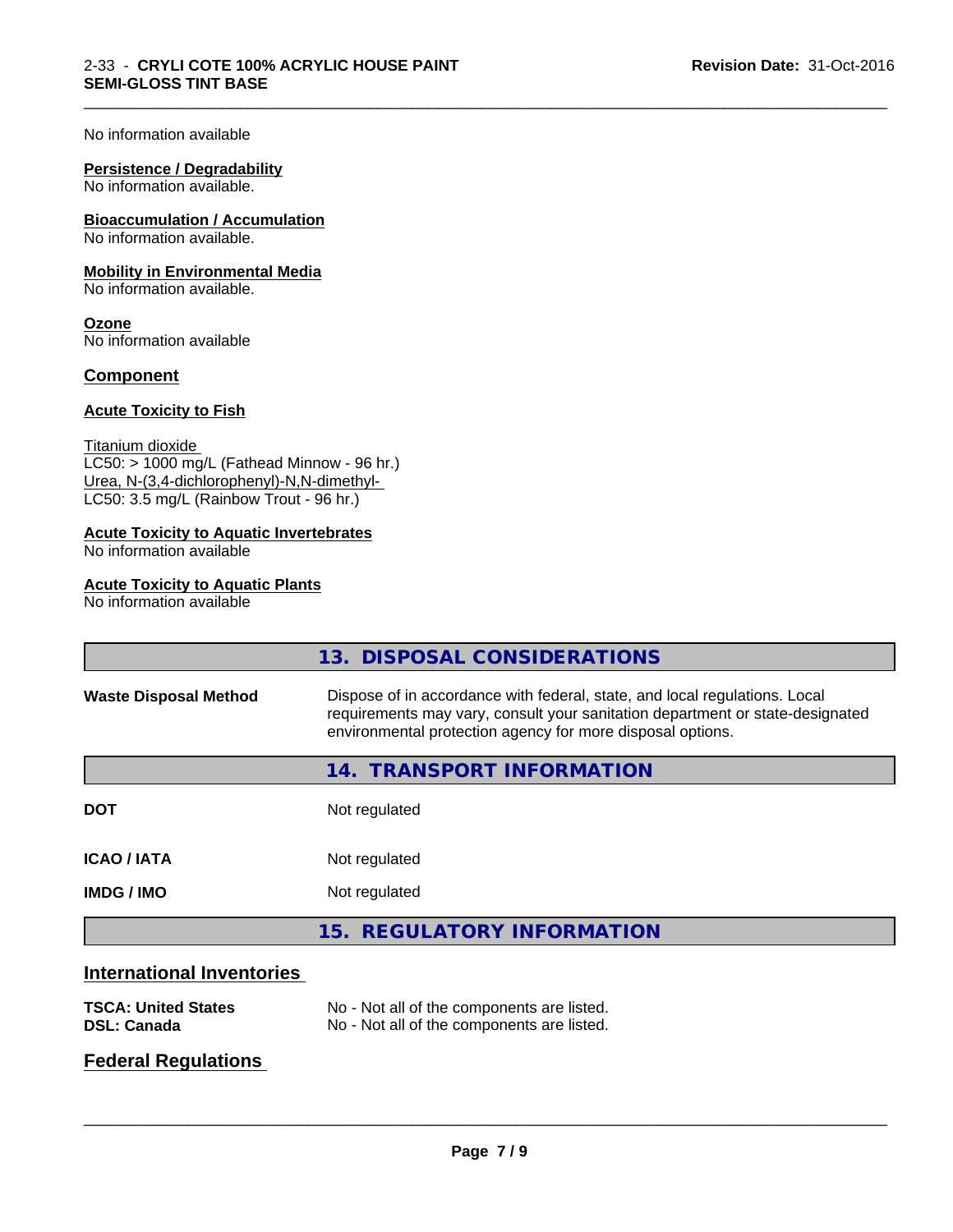#### **SARA 311/312 hazardous categorization**

| <b>Acute Health Hazard</b>        | No |
|-----------------------------------|----|
| Chronic Health Hazard             | Nο |
| Fire Hazard                       | Nο |
| Sudden Release of Pressure Hazard | Nο |
| Reactive Hazard                   | N٥ |

#### **SARA 313**

Section 313 of Title III of the Superfund Amendments and Reauthorization Act of 1986 (SARA). This product contains a chemical or chemicals which are subject to the reporting requirements of the Act and Title 40 of the Code of Federal Regulations, Part 372:

\_\_\_\_\_\_\_\_\_\_\_\_\_\_\_\_\_\_\_\_\_\_\_\_\_\_\_\_\_\_\_\_\_\_\_\_\_\_\_\_\_\_\_\_\_\_\_\_\_\_\_\_\_\_\_\_\_\_\_\_\_\_\_\_\_\_\_\_\_\_\_\_\_\_\_\_\_\_\_\_\_\_\_\_\_\_\_\_\_\_\_\_\_

*None*

#### **Clean Air Act,Section 112 Hazardous Air Pollutants (HAPs) (see 40 CFR 61)**

This product contains the following HAPs:

*None*

## **State Regulations**

#### **California Proposition 65**

This product may contain small amounts of materials known to the state of California to cause cancer or reproductive *harm.*

#### **State Right-to-Know**

| <b>Chemical Name</b>                 | <b>Massachusetts</b> | <b>New Jersey</b> | Pennsylvania |
|--------------------------------------|----------------------|-------------------|--------------|
| Titanium dioxide                     |                      |                   |              |
| Kaolin                               |                      |                   |              |
| Urea.                                |                      |                   |              |
| N-(3,4-dichlorophenyl)-N,N-dimethyl- |                      |                   |              |

#### **Legend**

X - Listed

**16. OTHER INFORMATION**

**HMIS** - **Health:** 1 **Flammability:** 1 **Reactivity:** 0 **PPE:** - **HMIS Legend**

- 
- 0 Minimal Hazard
- 1 Slight Hazard 2 - Moderate Hazard
- 3 Serious Hazard
- 
- 4 Severe Hazard
- Chronic Hazard

X - Consult your supervisor or S.O.P. for "Special" handling instructions.

*Note: The PPE rating has intentionally been left blank. Choose appropriate PPE that will protect employees from the hazards the material will present under the actual normal conditions of use.*

*Caution: HMISÒ ratings are based on a 0-4 rating scale, with 0 representing minimal hazards or risks, and 4 representing significant hazards or*